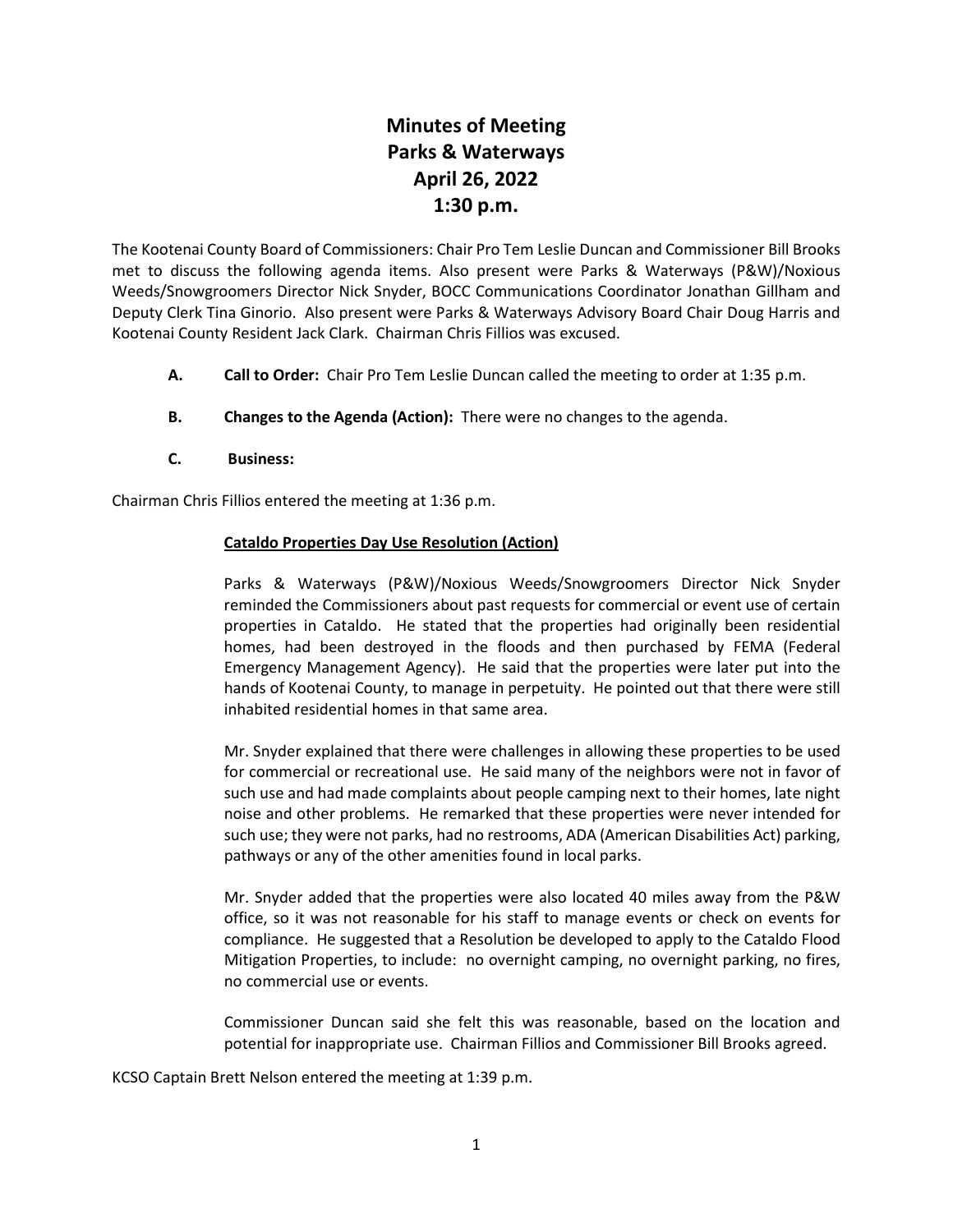Mr. Snyder said he would speak with Civil Deputy Prosecuting Attorney Jamila Holmes and draft a resolution to bring to the Board at a later date. In response to a question from Commissioner Duncan, he said that signs would be posted with the necessary information at the site.

#### **Hayden Off-Road Vehicle (ORV) Training Area: Ramsey/Wyoming (Action)**

Mr. Snyder stated that the Airport owned a section of property indicated in the maps he provided that he had been urging be used for a kids' off road training area.

Mr. Snyder reported that Airport Director Steven Kjergaard had agreed to his request. He noted that there would be no fees charged for the use of the land by the Airport and the parents would not be charged to bring their children there. He said that they would make an effort to limit park-goers to Kootenai County residents and that limits would be placed regarding engine size and age of children. He noted that, once a month or so, it could be made available to KCSO or Search & Rescue to train their new staff to drive ATVs.

In response to a question from Commissioner Duncan, Mr. Snyder said he did not expect to need any MOUs (Memoranda of Understanding) to set this in motion, unless the Board felt it was advisable. He said he would request Board authorization to use the fund balance of \$7,266 in the ORV (Off Road Vehicle) account for the project.

All three Commissioners indicated their approval for Mr. Snyder to proceed as outlined.

### **Hayden Lake Buoys (Action)**

Mr. Snyder reminded the Commissioners that there had been an initial MOU with the Hayden Lake Watershed Improvement District for the placement of fourteen buoys. He stated that Steve Meyer from the Association had recently requested the number to be increased to thirty-one.

Solid Waste (SW) Director John (JP) Phillips entered the meeting at 1:44 p.m.

Mr. Snyder said he had explained to Mr. Meyer that the District qualified as a pseudogovernmental entity and could make application directly to the Idaho Department of Lands (IDL) on their own. He indicated that this new request would almost make more buoys on that one body of water than all the County's other lakes and rivers combined. He said he was also concerned that the number would increase in the future.

Mr. Snyder explained that, as things stood now, P&W would be responsible for making sure all the buoys were in the right locations, properly anchored and lit, which was becoming unmanageable. He recommended that the Board transfer the encroachment permit, terminate the current MOU with Hayden Lake Watershed Improvement District and allow them to take over. He stated that Mr. Meyer had understood that 31 buoys was more than P&W could manage. He suggested that the Board might also consider making a comment to IDL regarding the number of buoys requested and the impact on the appearance of the lake, if the number continued to grow.

Adult Misdemeanor Probation (AMP) Director Keith Hutcheson entered the meeting at 1:46 p.m.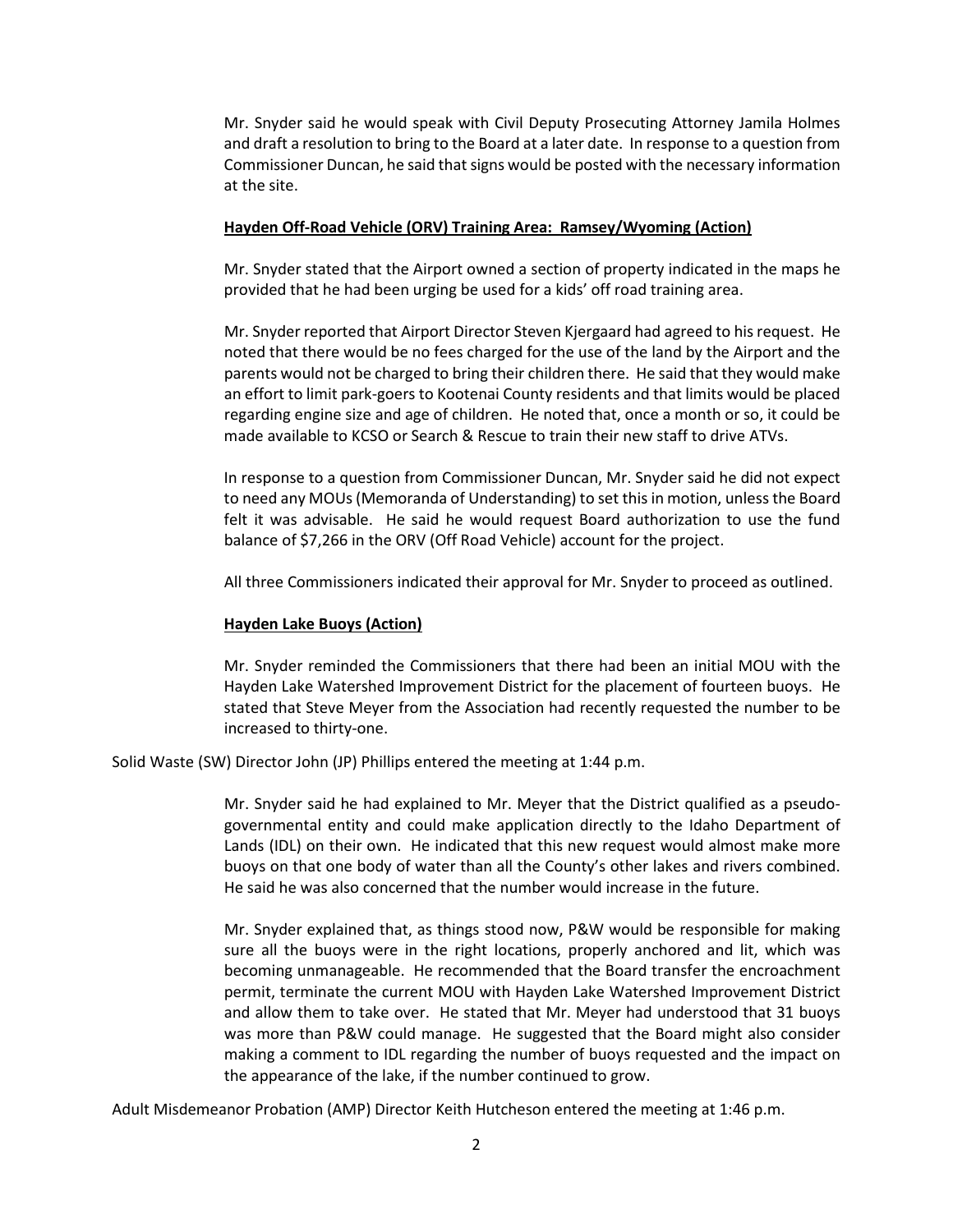In response to a question from Commissioner Duncan, Mr. Snyder confirmed that KCSO had not asked for any additional buoys.

Court Services Manager Kally Young entered the meeting at 1:49 p.m.

All three Commissioners indicated their agreement with Mr. Snyder's proposal.

#### **Lake Coeur d'Alene Annual Clean-Up (Discussion)**

Mr. Snyder reported that he had met with IDL and several marine contractors regarding storage in Cougar Bay and other bays on Lake Coeur d'Alene. He said he and members of KCSO became concerned that, if marine contractors were barred from using these bays for some type of agreed storage, there would be an adverse effect on the County's ability to use those same bays for its own infrastructure needs.

KCSO Sheriff Robert Norris entered the meeting at 1:52 p.m.

He described past situations in which private marine contractors had responded to the County's request for assistance. He said he had become concerned that there was a growing movement to make the barges "go away."

Mr. Snyder remarked that no one was officially responsible for clean up on any of the lakes. He suggested getting private businesses and public entities to contribute to a fund annually to pay for a yearly cleanup and a storage area in Cougar Bay which would allow the marine contractors designated areas for their needs. He said that the idea had been well-received.

Mr. Snyder said his recommendation to the Board would be to consider creating an MOU in which the County would set aside an annual amount, in partnership with other interested entities. He asked the Board's direction to begin work on the idea.

Community Development Director David Callahan entered the meeting at 1:56 p.m.

Mr. Snyder suggested that each entity contribute about \$2,500 to get things started, if the Board agreed.

Commissioner Duncan said she would support the idea, if there were enough groups interested in participating to make it work.

Commissioner Brooks commented on the necessity of having the barges available, in case of emergencies.

Civil Deputy Prosecuting Attorney R. David Ferguson, Finance Director Dena Darrow, Staff Accountant – Brandi Falcon and BOCC Senior Business Analyst Nanci Plouffe entered the meeting at 1:57 p.m.

**D. Public Comment:** This section is reserved for citizens wishing to address the Board regarding a County related issue. Idaho Law prohibits Board action on items brought under this section except in an emergency circumstance. Comments related to future public hearings should be held for that public hearing.